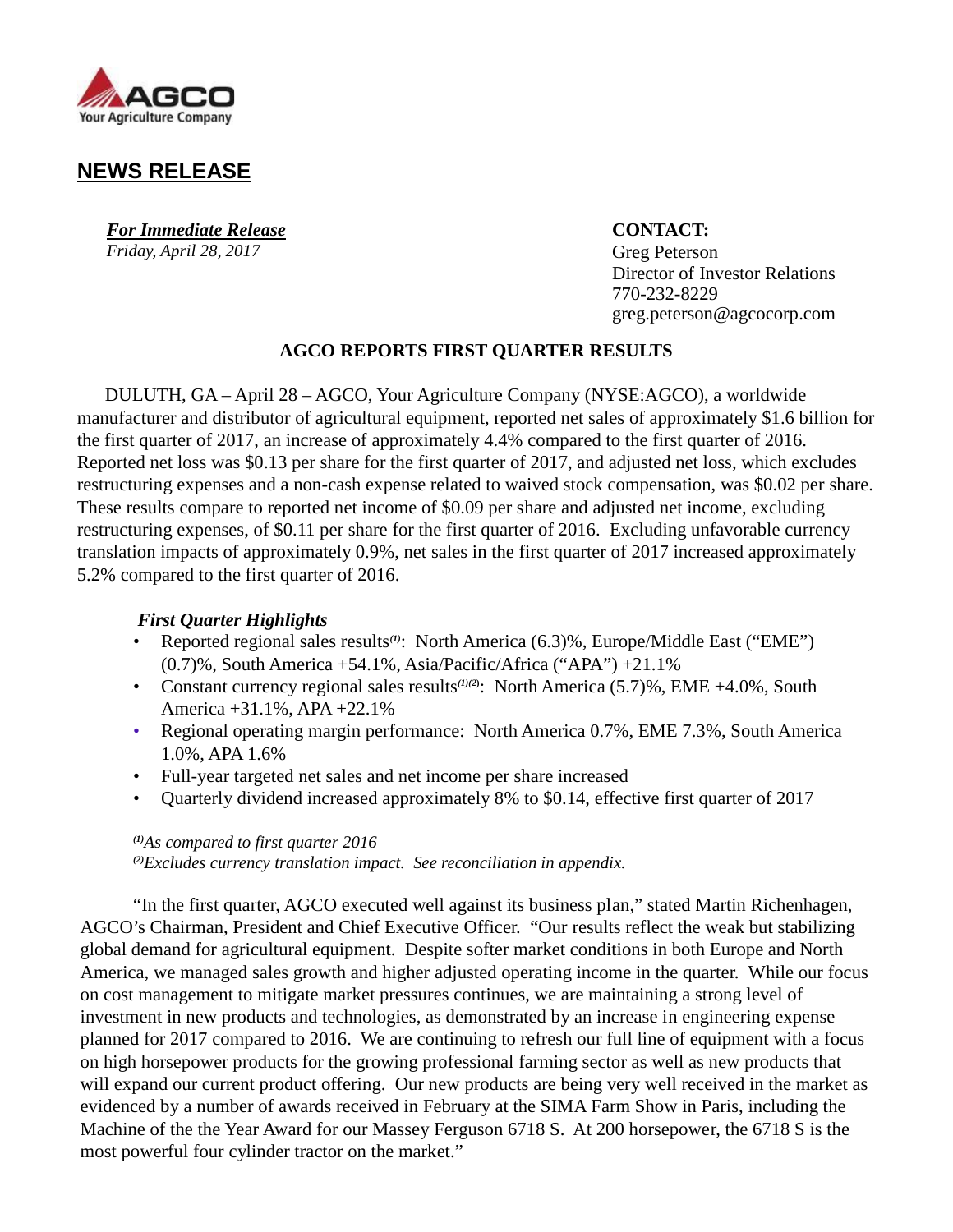## **Market Update**

| Three months ended March 31, 2017 | <b>Tractors</b><br>Change from<br>Prior Year Period | <b>Combines</b><br>Change from<br>Prior Year Period |
|-----------------------------------|-----------------------------------------------------|-----------------------------------------------------|
| North America <sup>(1)</sup>      | (5)%                                                | (2)%                                                |
| South America                     | 49%                                                 | 35%                                                 |
| Western Europe                    | (3)%                                                | $(15)$ %                                            |

#### *Industry Unit Retail Sales*

(1)*Excludes compact tractors.*

"Four consecutive years of near record harvests are satisfying the growing global demand for grain," continued Mr. Richenhagen. "Higher grain inventories are pressuring commodity prices, and estimates call for 2017 farm income below 2016 levels. Industry demand remains near trough levels but is showing some signs of stabilization. In the first quarter, North America industry sales were down due to continued weakness in sales in the row crop sector. Industry sales of high-horsepower tractors, combines, sprayers and grain storage and handling equipment remained well below last year's levels. Industry retail sales in Western Europe were down modestly in the first three months of 2017 and are being impacted by weak demand from dairy producers and marginal economics for the arable farming segment. Sales declined most significantly in France from high levels in the first quarter of 2016, which were stimulated by tax benefits. Growth in the United Kingdom and Germany offset most of the decline in the French market. Industry retail sales in South America during the first three months of 2017 grew strongly from depressed levels last year. A more stable political environment in Brazil is contributing to equipment replacement in that market, and more supportive government policies in Argentina continue to stimulate industry sales. Our long-term view remains very optimistic for demand in the agricultural equipment industry. We expect elevated grain demand driven by population growth and increased protein consumption to result in favorable income levels for farmers."

## **Regional Results**

| Three Months Ended March 31,       | 2017    |   | 2016    | % change<br>from $2016$ | % change from<br>$2016$ due to<br>currency<br>translation <sup><math>(1)</math></sup> |
|------------------------------------|---------|---|---------|-------------------------|---------------------------------------------------------------------------------------|
| North America                      | 382.6   | S | 408.4   | (6.3)%                  | (0.6)%                                                                                |
| South America                      | 222.2   |   | 144.2   | 54.1%                   | 23.0 %                                                                                |
| Europe/Middle East <sup>(2)</sup>  | 892.5   |   | 899.1   | (0.7)%                  | (4.8)%                                                                                |
| Asia/Pacific/Africa <sup>(2)</sup> | 130.3   |   | 107.6   | 21.1%                   | (1.0)%                                                                                |
| Total                              | 1,627.6 |   | 1,559.3 | 4.4%                    |                                                                                       |
|                                    |         |   |         |                         |                                                                                       |

*AGCO Regional Net Sales (in millions)*

**(1)** See appendix for additional disclosures

**(2)** Effective January 1, 2017, AGCO realigned its regional structure as reflected in the table above. A schedule showing restated segment results for 2016 and 2015 is available on AGCO's website at www.agcocorp.com on the "Company/Investors" page.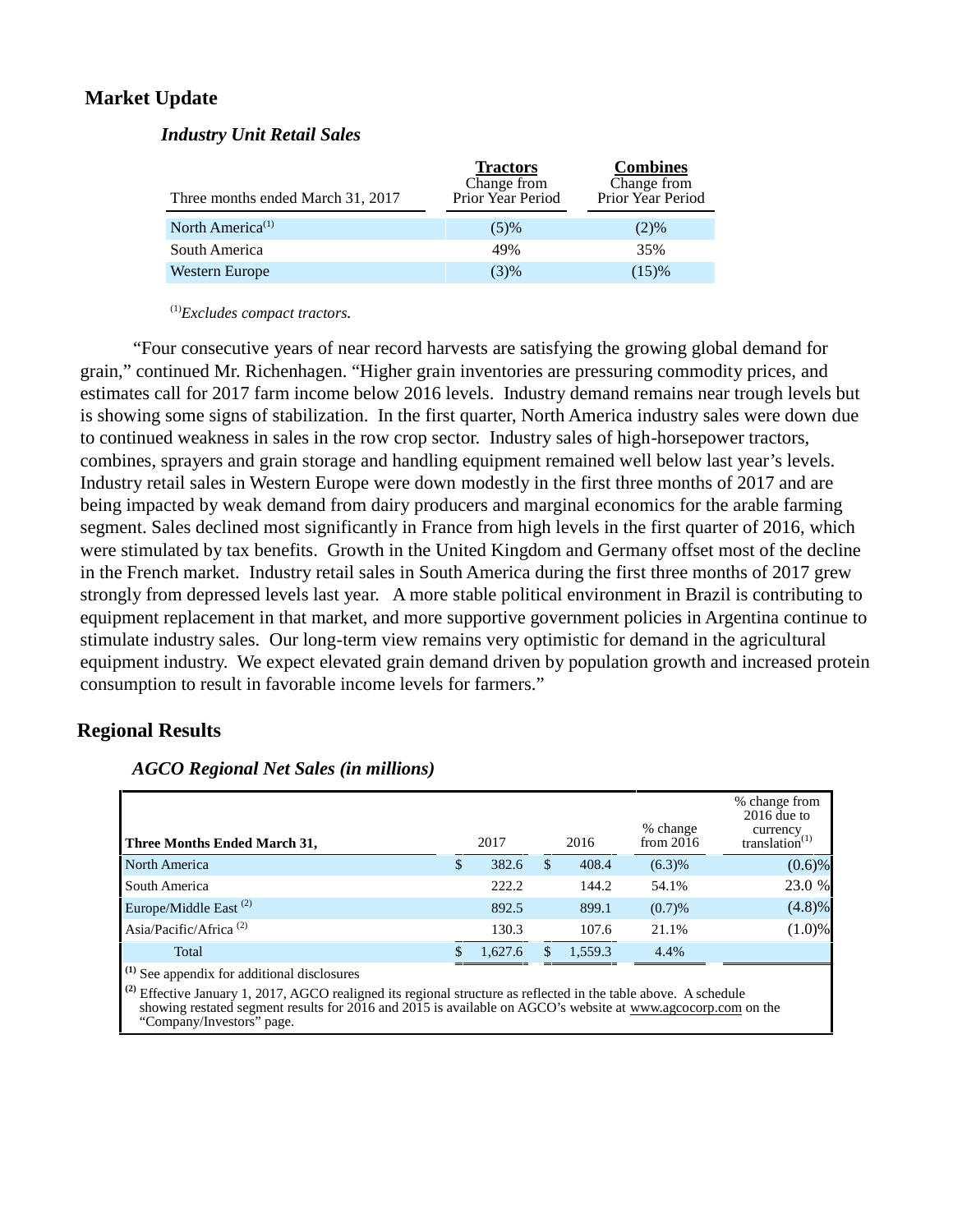### *North America*

AGCO's North America net sales decreased 5.7% in the first three months of 2017 compared to the same period of 2016, excluding the negative impact of currency translation. Dealer inventory reduction efforts and softer industry demand contributed to lower sales. Sales declines were most significant in hay tools, grain storage equipment and sprayers and were partially offset by increased sales of tractors. Income from operations for the first three months of 2017 improved approximately \$3.2 million compared to the same period in 2016. The benefit of improved factory productivity and expense reduction efforts were mostly offset by lower sales and production volumes.

## *South America*

Net sales in the South American region increased 31.1% in the first three months of 2017 compared to the first three months of 2016, excluding the impact of favorable currency translation. Significant sales increases in Brazil and Argentina produced most of the growth. Income from operations improved approximately \$1.8 million for the first three months of 2017 compared to the same period in 2016, as the benefit of higher sales and production volumes, and positive impact of currency translation was mostly offset by material inflation and the costs associated with transitioning to the new tier 3 emission standards.

#### *Europe/Middle East*

AGCO's EME net sales increased 4.0% in the first three months of 2017 compared to the same period in 2016, excluding unfavorable currency translation impacts, primarily due to the benefit of acquisitions. Higher sales in Germany and the United Kingdom were partially offset by sales declines in France. Income from operations decreased approximately \$2.8 million for the first three months of 2017, compared to the same period in 2016, due to higher engineering expenses and the negative impact of currency translation, partially offset by the benefit of higher sales.

### *Asia/Pacific/Africa*

Net sales in AGCO's Asia/Pacific/Africa region, excluding the negative impact of currency translation, increased 22.1% in the first three months of 2017 compared to the same period in 2016 due primarily to increased sales in Australia and China. Income from operations improved approximately \$2.8 million in the first three months of 2017, compared to the same period in 2016, due to higher sales levels.

### **Outlook**

Weak global demand for farm equipment is expected to continue to negatively impact AGCO's sales and earnings in 2017. AGCO's net sales for 2017 are expected to reach \$7.7 billion. Gross and operating margins are expected to be improved from 2016 levels due to higher sales along with the benefits from the Company's cost reduction initiatives. Based on these assumptions, 2017 earnings per share are targeted at approximately \$2.70 excluding restructuring expenses and the non-cash expense related to waived stock compensation.

\* \* \* \* \*

AGCO will be hosting a conference call with respect to this earnings announcement at 10:00 a.m. Eastern Time on Friday, April 28, 2017. The Company will refer to slides on its conference call. Interested persons can access the conference call and slide presentation via AGCO's website at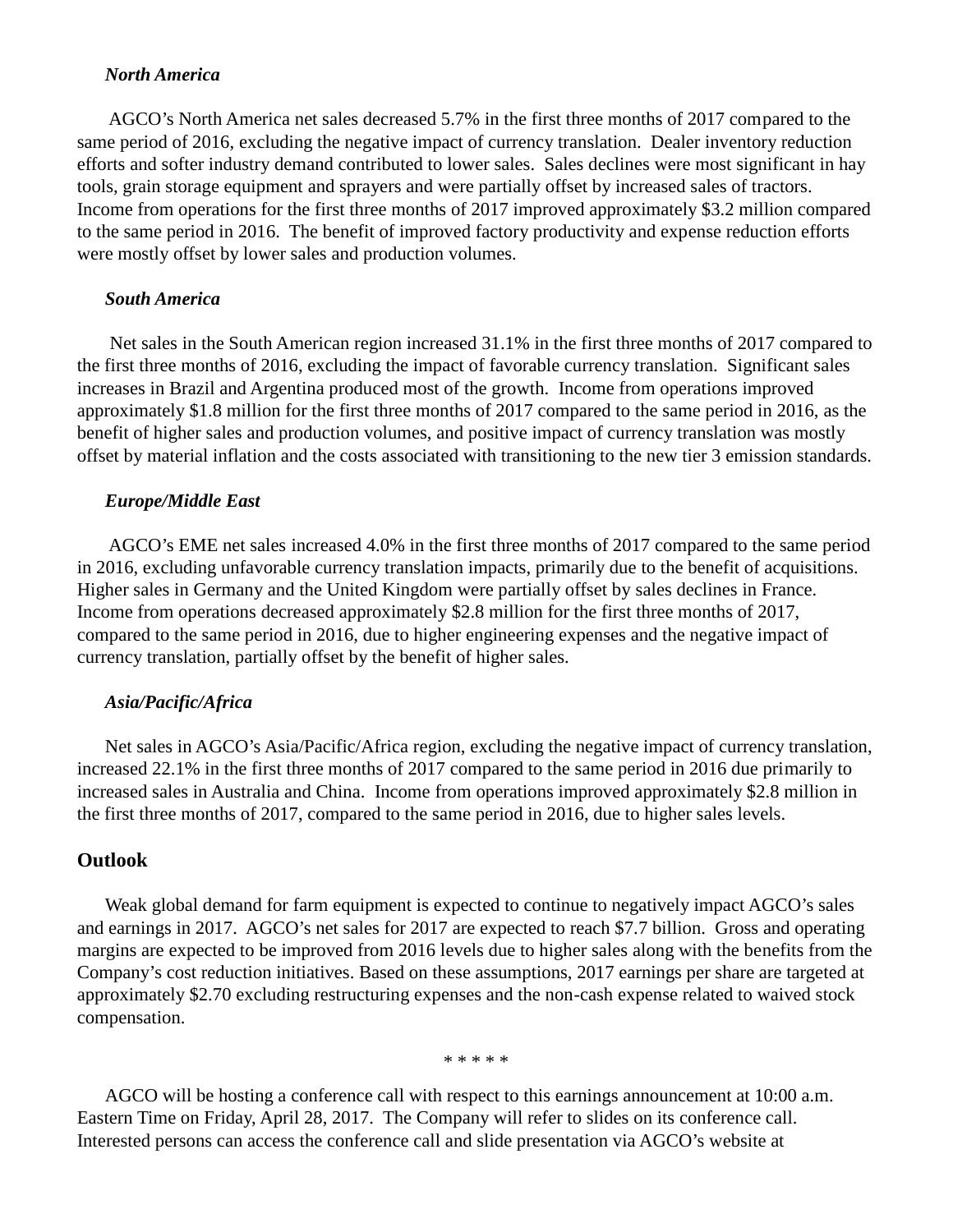www.agcocorp.com in the "Events" section on the "Company/Investors" page of our website. A replay of the conference call will be available approximately two hours after the conclusion of the conference call for twelve months following the call. A copy of this press release will be available on AGCO's website for at least twelve months following the call.

\* \* \* \* \*

## *Safe Harbor Statement*

Statements that are not historical facts, including the projections of earnings per share, sales, industry demand, market conditions, commodity prices, currency translation, farm income levels, margin levels, investments in product and technology development, new product introductions, restructuring and other cost reduction initiatives, production volumes, tax rates and general economic conditions, are forwardlooking and subject to risks that could cause actual results to differ materially from those suggested by the statements. The following are among the factors that could cause actual results to differ materially from the results discussed in or implied by the forward-looking statements.

- Our financial results depend entirely upon the agricultural industry, and factors that adversely affect the agricultural industry generally, including declines in the general economy, increases in farm input costs, lower commodity prices, lower farm income and changes in the availability of credit for our retail customers, will adversely affect us.
- A majority of our sales and manufacturing take place outside the United States, and, as a result, we are exposed to risks related to foreign laws, taxes, economic conditions, labor supply and relations, political conditions and governmental policies. These risks may delay or reduce our realization of value from our international operations.
- Most retail sales of the products that we manufacture are financed, either by our joint ventures with Rabobank or by a bank or other private lender. Our joint ventures with Rabobank, which are controlled by Rabobank and are dependent upon Rabobank for financing as well, finance approximately 50% of the retail sales of our tractors and combines in the markets where the joint ventures operate. Any difficulty by Rabobank to continue to provide that financing, or any business decision by Rabobank as the controlling member not to fund the business or particular aspects of it (for example, a particular country or region), would require the joint ventures to find other sources of financing (which may be difficult to obtain), or us to find another source of retail financing for our customers, or our customers would be required to utilize other retail financing providers. As a result of the recent economic downturn, financing for capital equipment purchases generally has become more difficult in certain regions and in some cases, can be expensive to obtain. To the extent that financing is not available or available only at unattractive prices, our sales would be negatively impacted.
- Both AGCO and our finance joint ventures have substantial account receivables from dealers and end customers, and we would be adversely impacted if the collectability of these receivables was not consistent with historical experience; this collectability is dependent upon the financial strength of the farm industry, which in turn is dependent upon the general economy and commodity prices, as well as several of the other factors listed in this section.
- We have experienced substantial and sustained volatility with respect to currency exchange rate and interest rate changes, including uncertainty associated with the Euro, which can adversely affect our reported results of operations and the competitiveness of our products.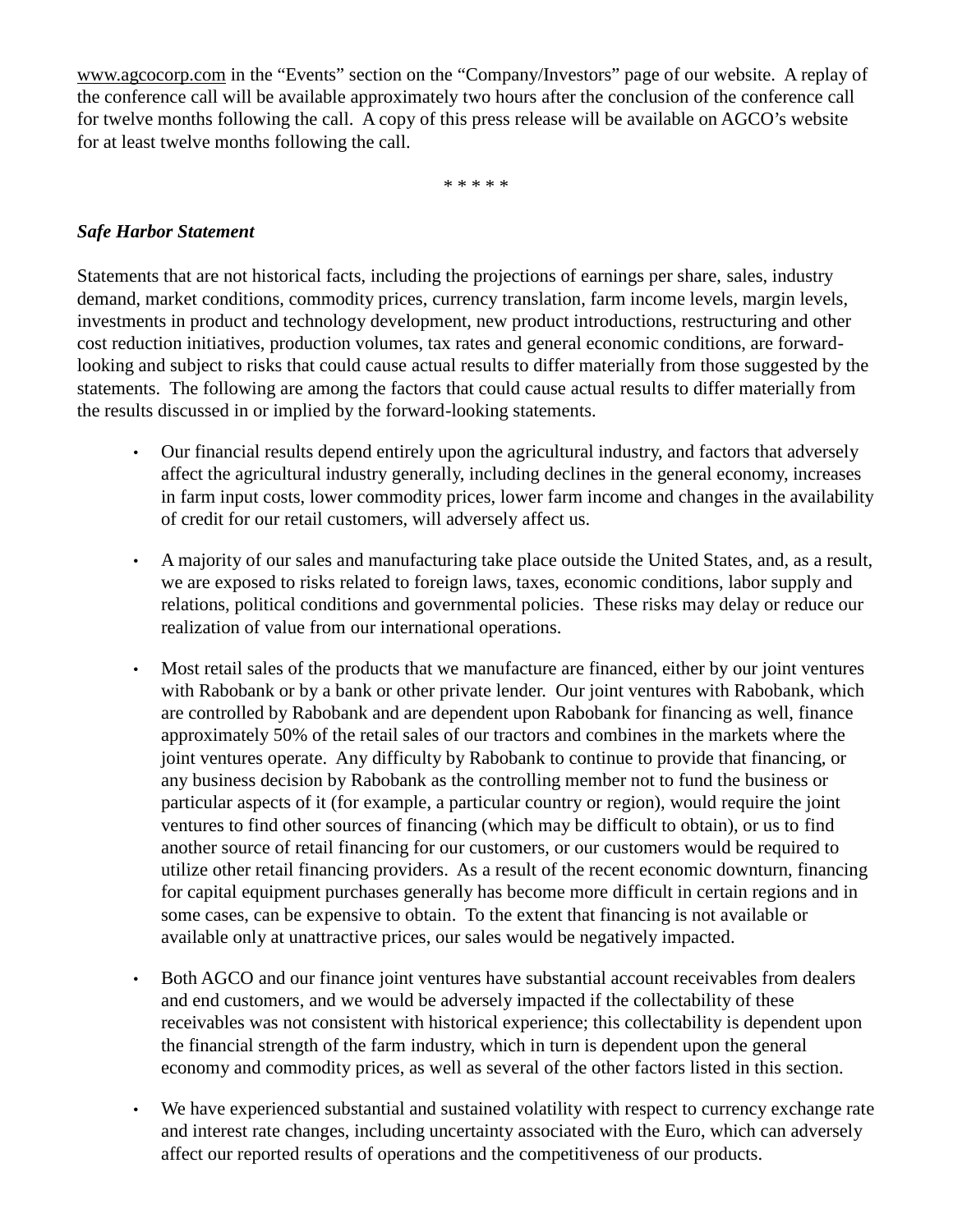- Our success depends on the introduction of new products, particularly engines that comply with emission requirements, which requires substantial expenditures.
- Our production levels and capacity constraints at our facilities, including those resulting from plant expansions and systems upgrades at our manufacturing facilities, could adversely affect our results.
- Our expansion plans in emerging markets, including establishing a greater manufacturing and marketing presence and growing our use of component suppliers, could entail significant risks.
- We depend on suppliers for components, parts and raw materials for our products, and any failure by our suppliers to provide products as needed, or by us to promptly address supplier issues, will adversely impact our ability to timely and efficiently manufacture and sell products. We also are subject to raw material price fluctuations, which can adversely affect our manufacturing costs.
- We face significant competition, and if we are unable to compete successfully against other agricultural equipment manufacturers, we would lose customers and our net sales and profitability would decline.
- We have a substantial amount of indebtedness, and, as result, we are subject to certain restrictive covenants and payment obligations that may adversely affect our ability to operate and expand our business.

Further information concerning these and other factors is included in AGCO's filings with the Securities and Exchange Commission, including its Form 10-K for the year ended December 31, 2016. AGCO disclaims any obligation to update any forward-looking statements except as required by law.

\* \* \* \* \*

## *About AGCO*

AGCO (NYSE: AGCO) is a global leader in the design, manufacture and distribution of agricultural solutions and supports more productive farming through its full line of equipment and related services. AGCO products are sold through five core brands, Challenger®, Fendt®, GSI®, Massey Ferguson® and Valtra®, supported by Fuse® precision technologies and farm optimization services, and are distributed globally through a combination of over 3,000 independent dealers and distributors in more than 150 countries. Founded in 1990, AGCO is headquartered in Duluth, GA, USA. In 2016, AGCO had net sales of \$7.4 billion. For more information, visit http://www.AGCOcorp.com. For company news, information and events, please follow us on Twitter: @AGCOCorp. For financial news on Twitter, please follow the hashtag #AGCOIR.

# # # # #

Please visit our website at www.agcocorp.com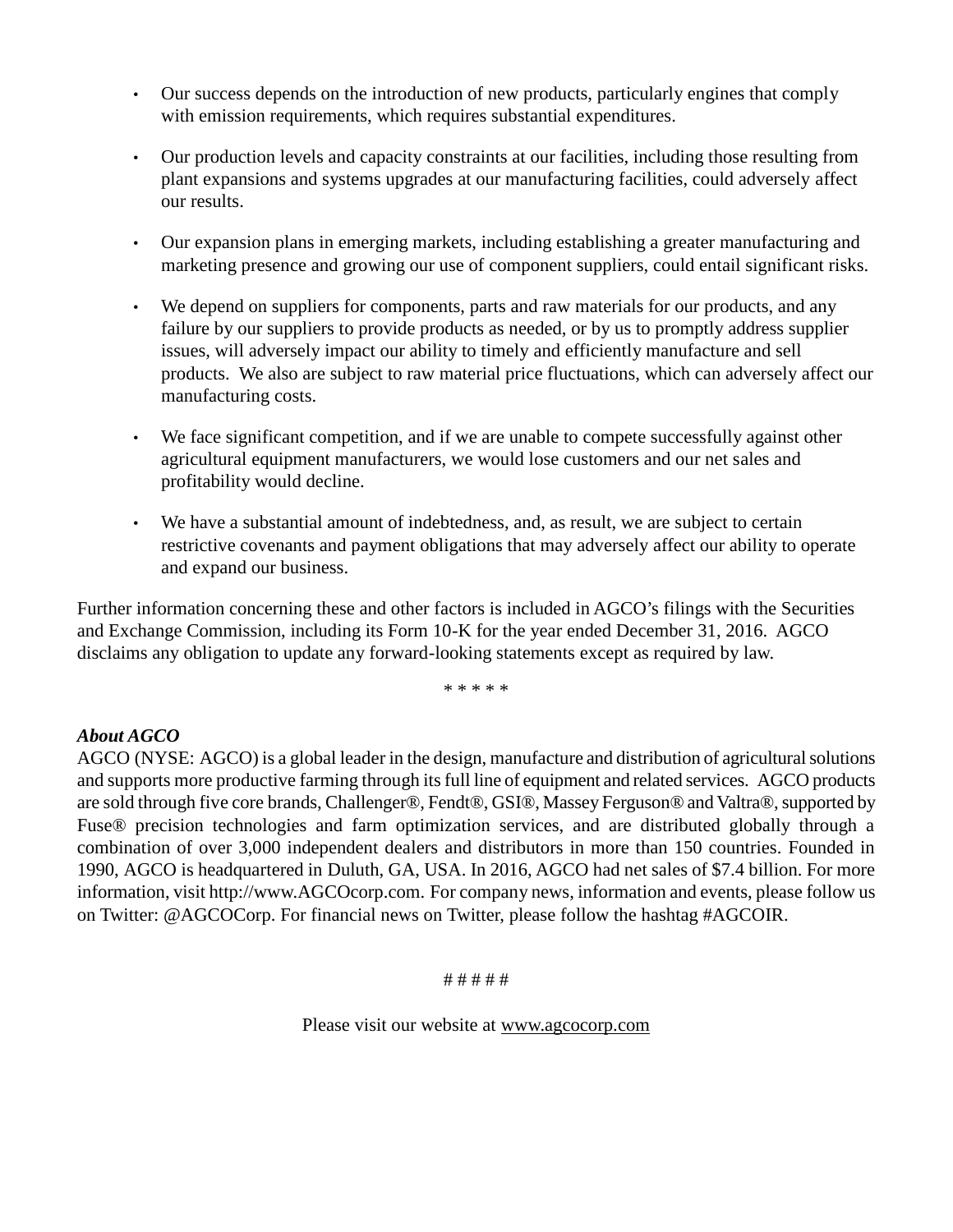## AGCO CORPORATION AND SUBSIDIARIES CONDENSED CONSOLIDATED BALANCE SHEETS (unaudited and in millions)

|                                                              | March 31, 2017 | December 31, 2016 |
|--------------------------------------------------------------|----------------|-------------------|
| <b>ASSETS</b>                                                |                |                   |
| <b>Current Assets:</b>                                       |                |                   |
| Cash and cash equivalents                                    | \$<br>289.9    | \$<br>429.7       |
| Accounts and notes receivable, net                           | 923.0          | 890.4             |
| Inventories, net                                             | 1,775.4        | 1,514.8           |
| Other current assets                                         | 371.2          | 330.8             |
| Total current assets                                         | 3,359.5        | 3,165.7           |
| Property, plant and equipment, net                           | 1,369.6        | 1,361.3           |
| Investment in affiliates                                     | 429.7          | 414.9             |
| Deferred tax assets                                          | 101.7          | 99.7              |
| Other assets                                                 | 149.3          | 143.1             |
| Intangible assets, net                                       | 596.8          | 607.3             |
| Goodwill                                                     | 1,388.0        | 1,376.4           |
| <b>Total assets</b>                                          | \$<br>7,394.6  | \$<br>7,168.4     |
|                                                              |                |                   |
| <b>LIABILITIES AND STOCKHOLDERS' EQUITY</b>                  |                |                   |
| <b>Current Liabilities:</b>                                  |                |                   |
| Current portion of long-term debt                            | \$<br>108.8    | \$<br>85.4        |
| Accounts payable                                             | 783.6          | 722.6             |
| Accrued expenses                                             | 1,090.0        | 1,160.8           |
| Other current liabilities                                    | 182.8          | 176.1             |
| Total current liabilities                                    | 2,165.2        | 2,144.9           |
| Long-term debt, less current portion and debt issuance costs | 1,780.5        | 1,610.0           |
| Pensions and postretirement health care benefits             | 266.3          | 270.0             |
| Deferred tax liabilities                                     | 113.1          | 112.4             |
| Other noncurrent liabilities                                 | 193.5          | 193.9             |
| <b>Total liabilities</b>                                     | 4,518.6        | 4,331.2           |
|                                                              |                |                   |
| Stockholders' Equity:                                        |                |                   |
| AGCO Corporation stockholders' equity:                       |                |                   |
| Common stock                                                 | 0.8            | 0.8               |
| Additional paid-in capital                                   | 114.0          | 103.3             |
| Retained earnings                                            | 4,090.7        | 4,113.6           |
| Accumulated other comprehensive loss                         | (1,394.3)      | (1,441.6)         |
| Total AGCO Corporation stockholders' equity                  | 2,811.2        | 2,776.1           |
| Noncontrolling interests                                     | 64.8           | 61.1              |
| Total stockholders' equity                                   | 2,876.0        | 2,837.2           |
| Total liabilities and stockholders' equity                   | \$<br>7,394.6  | \$<br>7,168.4     |

See accompanying notes to condensed consolidated financial statements.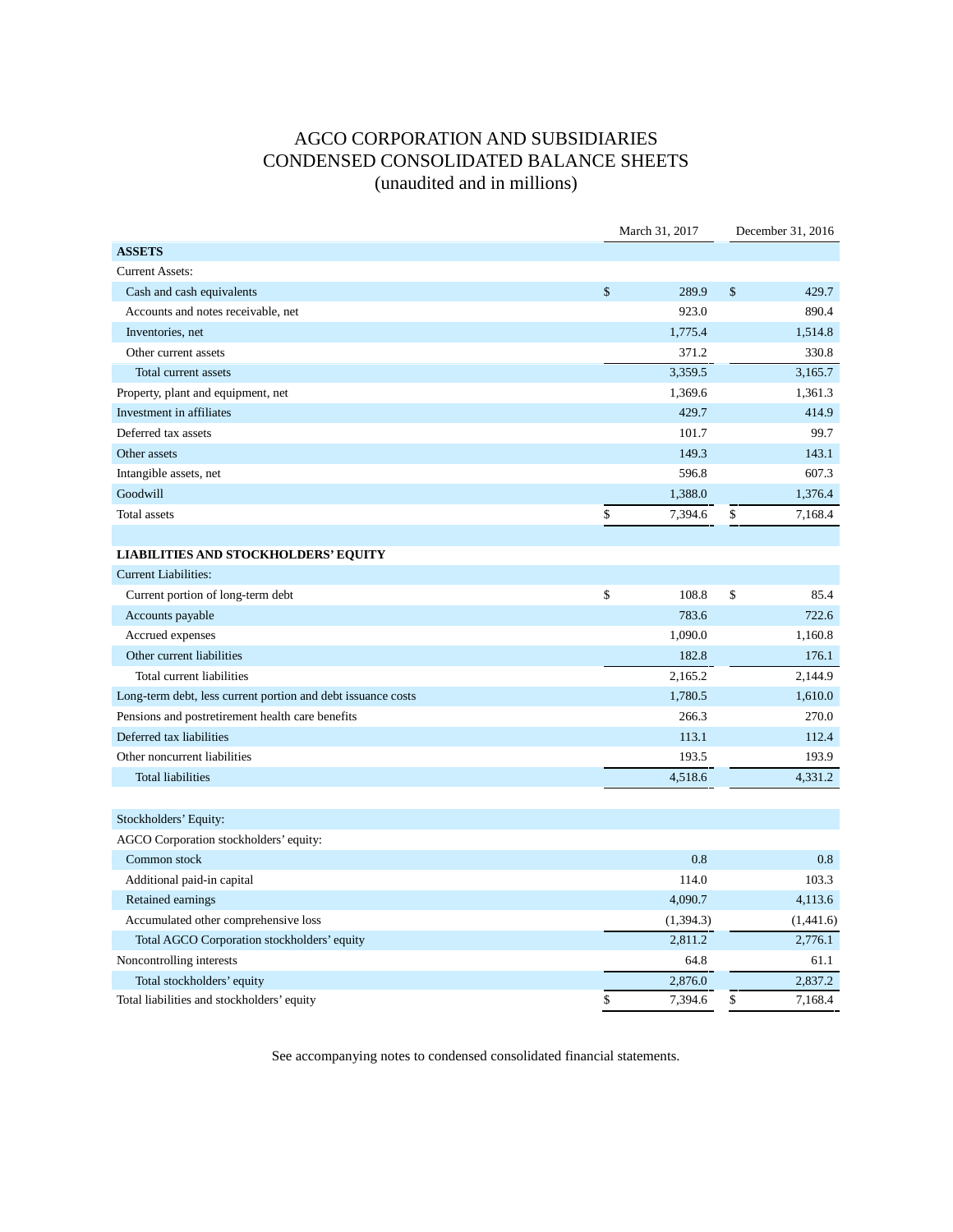## AGCO CORPORATION AND SUBSIDIARIES CONDENSED CONSOLIDATED STATEMENTS OF OPERATIONS (unaudited and in millions, except per share data)

|                                                                                          |               | Three Months Ended March 31. |                                |         |
|------------------------------------------------------------------------------------------|---------------|------------------------------|--------------------------------|---------|
|                                                                                          |               | 2017                         |                                | 2016    |
| Net sales                                                                                | $\mathcal{S}$ | 1,627.6                      | $\mathsf{\$}$                  | 1,559.3 |
| Cost of goods sold                                                                       |               | 1,297.3                      |                                | 1,244.6 |
| Gross profit                                                                             |               | 330.3                        |                                | 314.7   |
| Selling, general and administrative expenses                                             |               | 223.2                        |                                | 211.2   |
| Engineering expenses                                                                     |               | 73.0                         |                                | 71.2    |
| Restructuring expenses                                                                   |               | 5.1                          |                                | 1.9     |
| Amortization of intangibles                                                              |               | 13.4                         |                                | 11.0    |
| Income from operations                                                                   |               | 15.6                         |                                | 19.4    |
| Interest expense, net                                                                    |               | 10.7                         |                                | 10.5    |
| Other expense, net                                                                       |               | 13.0                         |                                | 11.3    |
| Loss before income taxes and equity in net earnings of affiliates                        |               | (8.1)                        |                                | (2.4)   |
| Income tax provision (benefit)                                                           |               | 11.1                         |                                | (0.4)   |
| Loss before equity in net earnings of affiliates                                         |               | (19.2)                       |                                | (2.0)   |
| Equity in net earnings of affiliates                                                     |               | 11.0                         |                                | 12.2    |
| Net (loss) income                                                                        |               | (8.2)                        |                                | 10.2    |
| Net income attributable to noncontrolling interests                                      |               | (1.9)                        |                                | (2.4)   |
| Net (loss) income attributable to AGCO Corporation and subsidiaries                      | \$            | (10.1)                       | \$                             | 7.8     |
| Net (loss) income per common share attributable to AGCO Corporation and<br>subsidiaries: |               |                              |                                |         |
| <b>Basic</b>                                                                             | \$            | (0.13)                       | \$                             | 0.09    |
| Diluted                                                                                  | \$            | (0.13)                       | \$                             | 0.09    |
| Cash dividends declared and paid per common share                                        | \$            | 0.14                         | $\overline{\phantom{0}}$<br>\$ | 0.13    |
| Weighted average number of common and common equivalent shares outstanding:              |               |                              |                                |         |
| <b>Basic</b>                                                                             |               | 79.5                         |                                | 83.0    |
| Diluted                                                                                  |               | 79.5                         |                                | 83.1    |

See accompanying notes to condensed consolidated financial statements.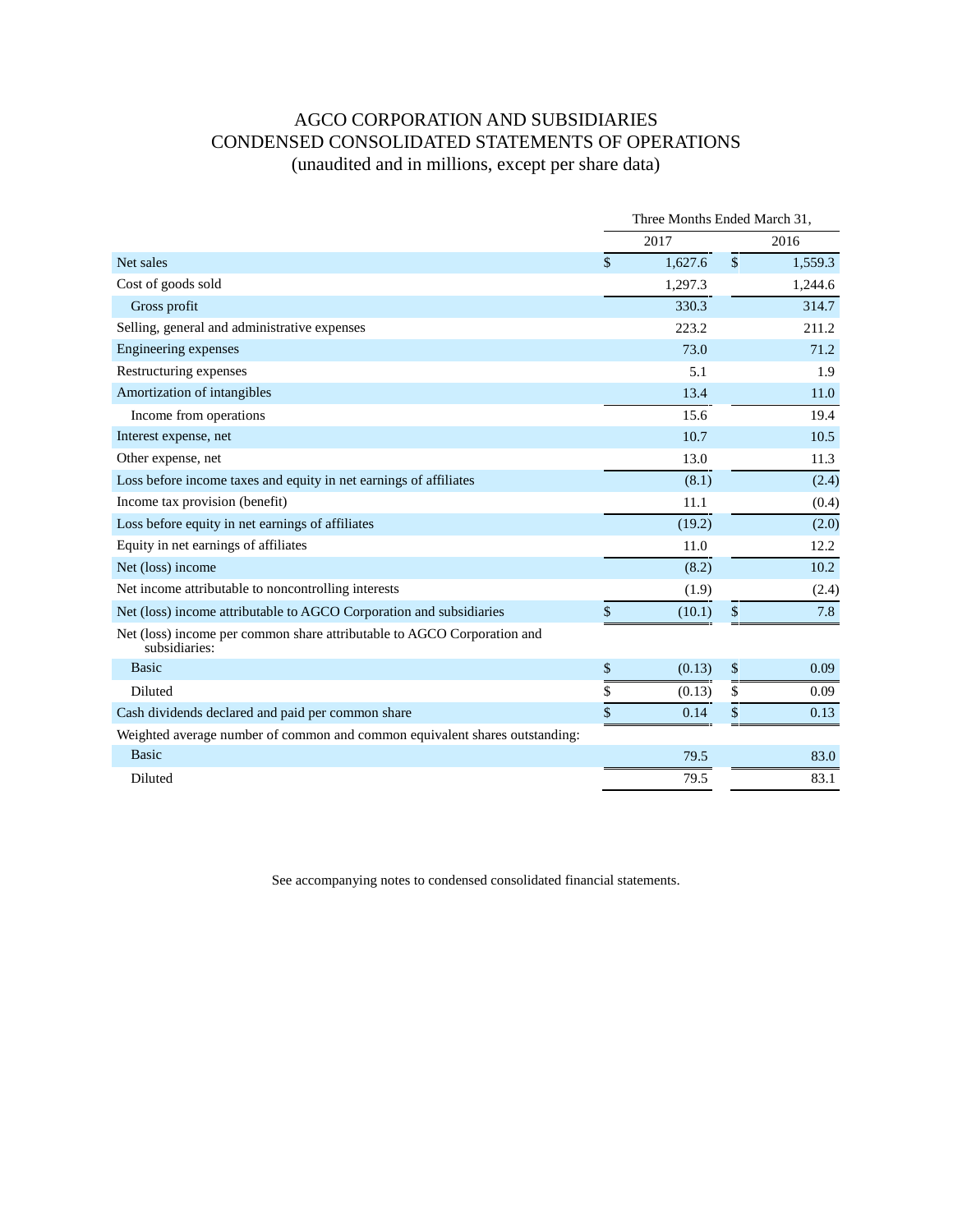# AGCO CORPORATION AND SUBSIDIARIES CONDENSED CONSOLIDATED STATEMENTS OF CASH FLOWS

(unaudited and in millions)

|                                                                                             | Three Months Ended March 31, |    |         |  |  |
|---------------------------------------------------------------------------------------------|------------------------------|----|---------|--|--|
|                                                                                             | 2017                         |    | 2016    |  |  |
| Cash flows from operating activities:                                                       |                              |    |         |  |  |
| Net (loss) income                                                                           | \$<br>(8.2)                  | \$ | 10.2    |  |  |
| Adjustments to reconcile net (loss) income to net cash used in operating activities:        |                              |    |         |  |  |
| Depreciation                                                                                | 54.3                         |    | 55.5    |  |  |
| Deferred debt issuance cost amortization                                                    | 0.2                          |    | 0.4     |  |  |
| Amortization of intangibles                                                                 | 13.4                         |    | 11.0    |  |  |
| Stock compensation expense                                                                  | 12.0                         |    | 5.5     |  |  |
| Equity in net earnings of affiliates, net of cash received                                  | (6.3)                        |    | (8.3)   |  |  |
| Deferred income tax benefit                                                                 | (1.5)                        |    | (8.7)   |  |  |
| Other                                                                                       | (0.2)                        |    | (0.1)   |  |  |
| Changes in operating assets and liabilities, net of effects from purchase of<br>businesses: |                              |    |         |  |  |
| Accounts and notes receivable, net                                                          | (17.2)                       |    | (57.2)  |  |  |
| Inventories, net                                                                            | (234.4)                      |    | (214.9) |  |  |
| Other current and noncurrent assets                                                         | (43.3)                       |    | (66.9)  |  |  |
| Accounts payable                                                                            | 63.7                         |    | 8.3     |  |  |
| Accrued expenses                                                                            | (78.4)                       |    | (80.1)  |  |  |
| Other current and noncurrent liabilities                                                    | (5.5)                        |    | (2.9)   |  |  |
| Total adjustments                                                                           | (243.2)                      |    | (358.4) |  |  |
| Net cash used in operating activities                                                       | (251.4)                      |    | (348.2) |  |  |
| Cash flows from investing activities:                                                       |                              |    |         |  |  |
| Purchases of property, plant and equipment                                                  | (57.1)                       |    | (35.7)  |  |  |
| Proceeds from sale of property, plant and equipment                                         | 0.8                          |    | 0.5     |  |  |
| Purchase of businesses, net of cash acquired                                                |                              |    | (38.8)  |  |  |
| Investment in consolidated affiliates, net of cash acquired                                 |                              |    | (11.8)  |  |  |
| Investment in unconsolidated affiliates                                                     | (0.8)                        |    |         |  |  |
| Restricted cash                                                                             |                              |    | (0.3)   |  |  |
| Net cash used in investing activities                                                       | (57.1)                       |    | (86.1)  |  |  |
| Cash flows from financing activities:                                                       |                              |    |         |  |  |
| Proceeds from debt obligations, net                                                         | 176.8                        |    | 317.5   |  |  |
| Purchases and retirement of common stock                                                    |                              |    | (60.0)  |  |  |
| Payment of dividends to stockholders                                                        | (11.1)                       |    | (10.8)  |  |  |
| Payment of minimum tax withholdings on stock compensation                                   | (3.2)                        |    | (0.8)   |  |  |
| Investments by noncontrolling interests                                                     | 0.2                          |    |         |  |  |
| Net cash provided by financing activities                                                   | 162.7                        |    | 245.9   |  |  |
| Effects of exchange rate changes on cash and cash equivalents                               | 6.0                          |    | 9.6     |  |  |
| Decrease in cash and cash equivalents                                                       | (139.8)                      |    | (178.8) |  |  |
| Cash and cash equivalents, beginning of period                                              | 429.7                        |    | 426.7   |  |  |
| Cash and cash equivalents, end of period                                                    | \$<br>289.9                  | \$ | 247.9   |  |  |

See accompanying notes to condensed consolidated financial statements.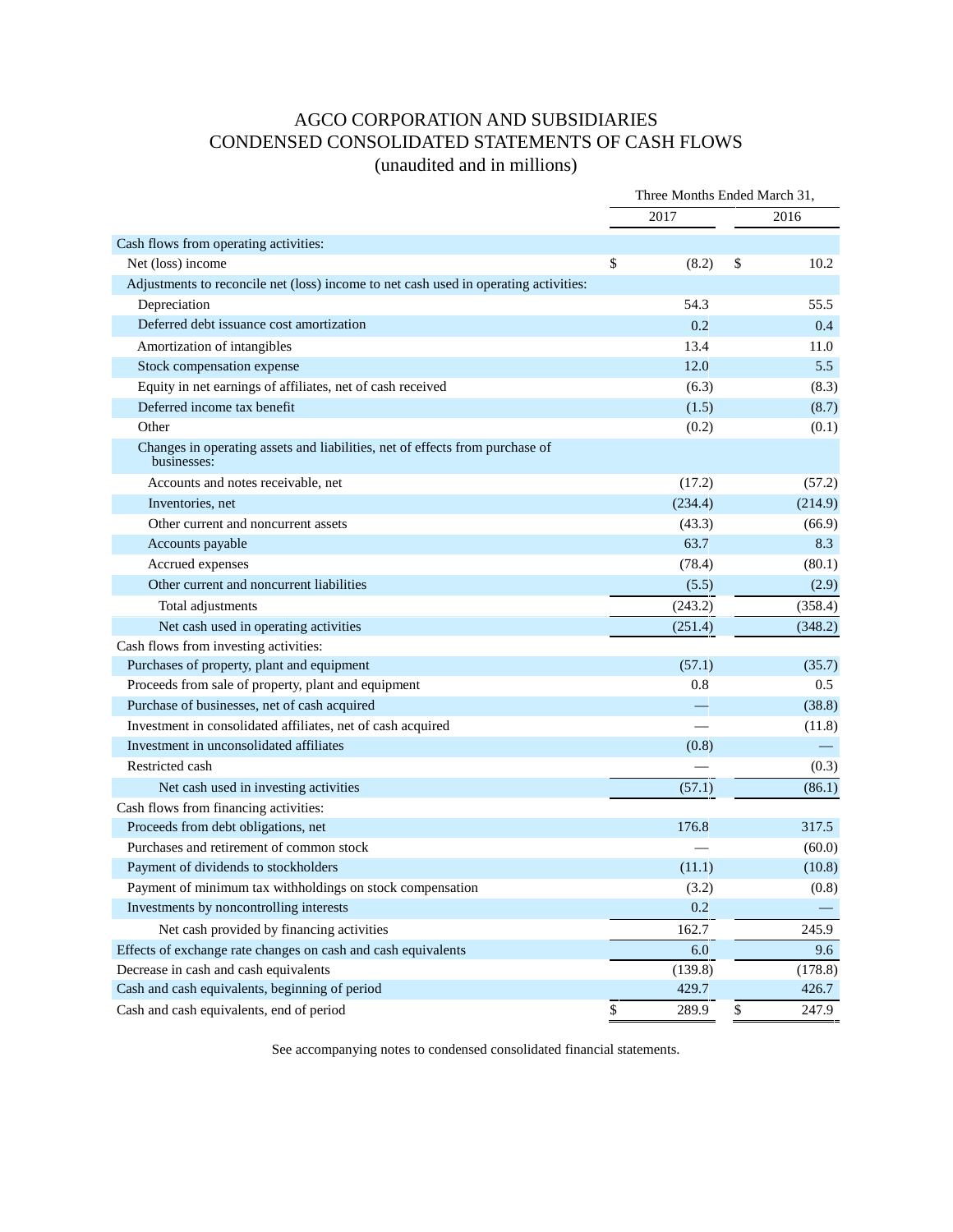## AGCO CORPORATION AND SUBSIDIARIES NOTES TO CONDENSED CONSOLIDATED FINANCIAL STATEMENTS (unaudited, in millions, except share amounts, per share data and employees)

### **1. STOCK COMPENSATION EXPENSE**

The Company recorded stock compensation expense as follows:

|                                              | Three Months Ended March 31, |      |  |      |  |  |
|----------------------------------------------|------------------------------|------|--|------|--|--|
|                                              |                              | 2017 |  | 2016 |  |  |
| Cost of goods sold                           |                              | 0.6  |  | 0.4  |  |  |
| Selling, general and administrative expenses |                              | 11.4 |  |      |  |  |
| Total stock compensation expense             |                              | 12.0 |  | D.D  |  |  |

The Company recorded approximately \$4.8 million of accelerated stock compensation expense during the three months ended March 31, 2017 associated with a waived stock award declined by the Company's CEO.

## **2. RESTRUCTURING EXPENSES**

Beginning in 2014 through 2017, the Company announced and initiated several actions to rationalize employee headcount at various manufacturing facilities located in Europe, China, Brazil, Argentina and the United States, as well as various administrative offices located in Europe, Brazil, China and the United States in order to reduce costs in response to softening global market demand and lower production volumes. The aggregate headcount reduction was approximately 2,750 employees in 2014, 2015 and 2016. The Company had approximately \$15.3 million of severance and related costs accrued as of December 31, 2016. During the three months ended March 31, 2017, the Company recorded an additional \$5.1 million of severance and related costs associated with further rationalizations primarily in the United States, South America and Europe, associated with the termination of approximately 200 employees, and paid approximately \$5.9 million of severance and associated costs. The remaining \$14.6 million of accrued severance and other related costs as of March 31, 2017, inclusive of approximately \$0.1 million of positive foreign currency translation impacts, are expected to be paid primarily during 2017.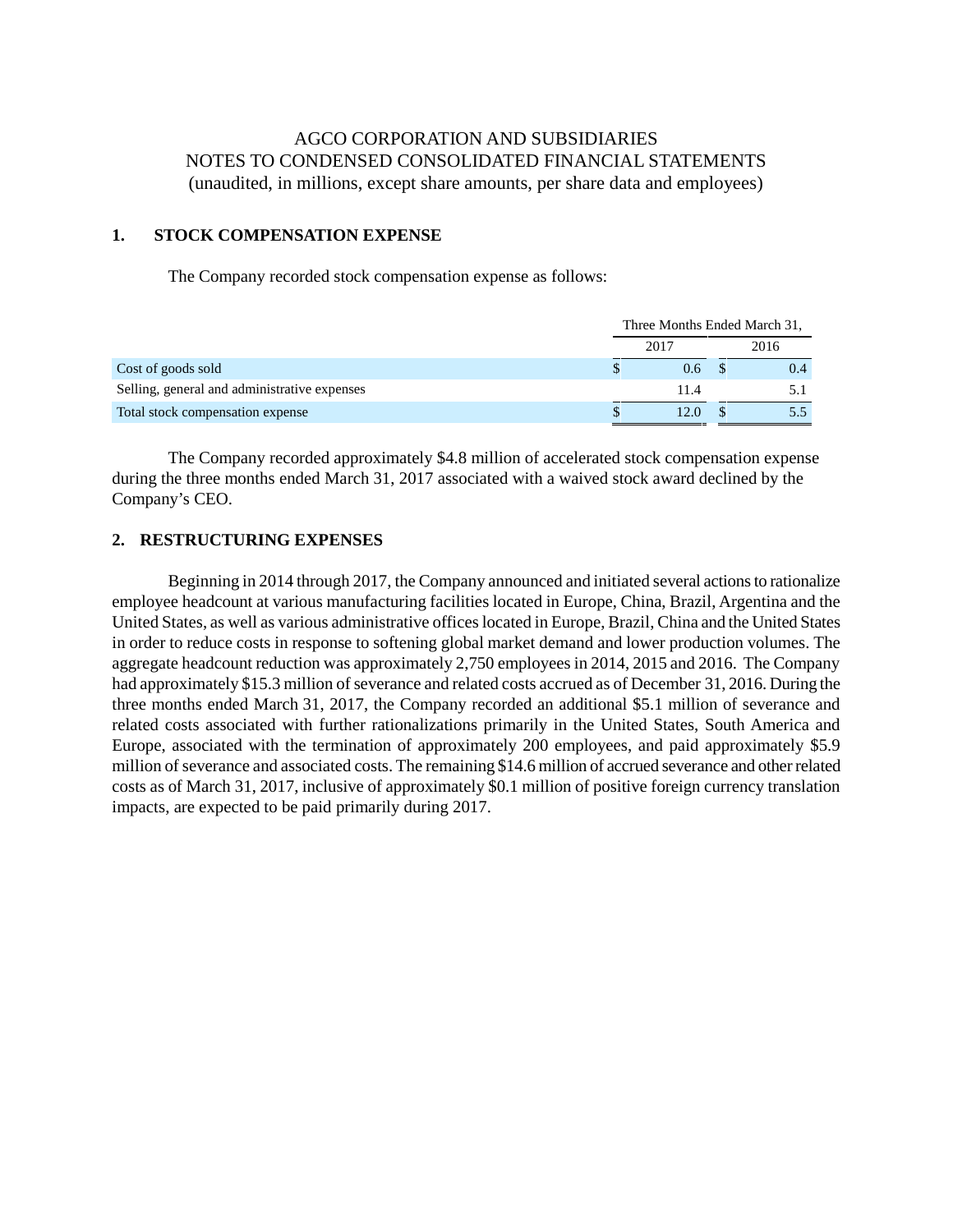#### **3. INDEBTEDNESS**

Indebtedness at March 31, 2017 and December 31, 2016 consisted of the following:

|                                               |    | March 31, 2017 |    | December 31, 2016 |
|-----------------------------------------------|----|----------------|----|-------------------|
| 1.056% Senior term loan due 2020              | \$ | 213.7          | S  | 211.0             |
| Credit facility, expires 2020                 |    | 518.3          |    | 329.2             |
| Senior term loans due 2021                    |    | 320.6          |    | 316.5             |
| 5 % Senior notes due 2021                     |    | 306.3          |    | 306.6             |
| Senior term loans due between 2019 and 2026   |    | 400.7          |    | 395.6             |
| Other long-term debt                          |    | 134.6          |    | 141.6             |
| Debt issuance costs                           |    | (4.9)          |    | (5.1)             |
|                                               |    | 1,889.3        |    | 1,695.4           |
| Less: Current portion of other long-term debt |    | (108.8)        |    | (85.4)            |
| Total indebtedness, less current portion      | D  | 1.780.5        | \$ | 1.610.0           |

#### **4. INVENTORIES**

Inventories at March 31, 2017 and December 31, 2016 were as follows:

|                              | March 31, 2017 | December 31, 2016 |
|------------------------------|----------------|-------------------|
| Finished goods               | \$<br>667.7    | 589.3             |
| Repair and replacement parts | 565.9          | 532.5             |
| Work in process              | 192.3          | 113.8             |
| Raw materials                | 349.5          | 279.2             |
| Inventories, net             | \$<br>1.775.4  | 1,514.8           |

## **5. ACCOUNTS RECEIVABLE SALES AGREEMENTS**

At March 31, 2017 and December 31, 2016, the Company had accounts receivable sales agreements that permit the sale, on an ongoing basis, of a majority of its wholesale receivables in North America, Europe and Brazil to its U.S., Canadian, European and Brazilian finance joint ventures. As of both March 31, 2017 and December 31, 2016, the receivables sold under the U.S., Canadian, European and Brazilian accounts receivable sales agreements were approximately \$1.1 billion.

Losses on sales of receivables associated with the accounts receivable financing facilities discussed above, reflected within "Other expense, net" in the Company's Condensed Consolidated Statements of Operations, were approximately \$8.3 million and \$4.8 million during the three months ended March 31, 2017 and 2016, respectively.

The Company's finance joint ventures in Europe, Brazil and Australia also provide wholesale financing directly to the Company's dealers. As of March 31, 2017 and December 31, 2016, these finance joint ventures had approximately \$44.0 million and \$41.5 million, respectively, of outstanding accounts receivable associated with these arrangements. In addition, the Company sells certain trade receivables under factoring arrangements to other financial institutions around the world.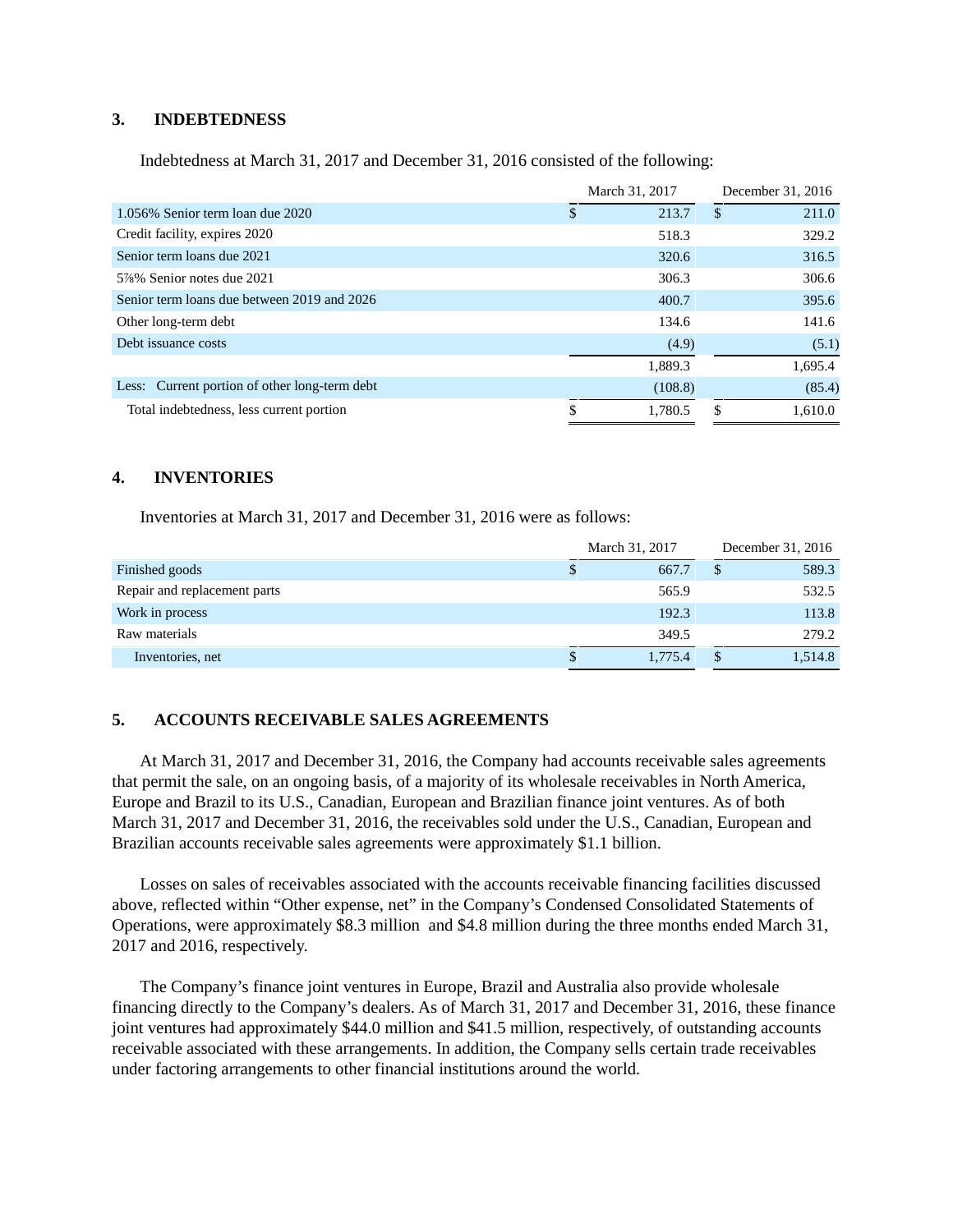#### **6. NET (LOSS) INCOME PER SHARE**

A reconciliation of net (loss) income attributable to AGCO Corporation and subsidiaries and weighted average common shares outstanding for purposes of calculating basic and diluted net (loss) income per share for the three months ended March 31, 2017 and 2016 is as follows:

|                                                                                                                                                    | Three Months Ended March 31, |      |  |
|----------------------------------------------------------------------------------------------------------------------------------------------------|------------------------------|------|--|
|                                                                                                                                                    | 2017                         | 2016 |  |
| Basic net (loss) income per share:                                                                                                                 |                              |      |  |
| Net (loss) income attributable to AGCO Corporation and subsidiaries                                                                                | (10.1)                       | 7.8  |  |
| Weighted average number of common shares outstanding                                                                                               | 79.5                         | 83.0 |  |
| Basic net (loss) income per share attributable to AGCO Corporation and subsidiaries                                                                | (0.13)                       | 0.09 |  |
| Diluted net (loss) income per share:                                                                                                               |                              |      |  |
| Net (loss) income attributable to AGCO Corporation and subsidiaries                                                                                | \$<br>$(10.1)$ \$            | 7.8  |  |
| Weighted average number of common shares outstanding                                                                                               | 79.5                         | 83.0 |  |
| Dilutive stock-settled appreciation rights, performance share awards and restricted<br>stock units                                                 |                              | 0.1  |  |
| Weighted average number of common shares and common share equivalents outstanding<br>for purposes of computing diluted net (loss) income per share | 79.5                         | 83.1 |  |
| Diluted net (loss) income per share attributable to AGCO Corporation and subsidiaries                                                              | (0.13)                       | 0.09 |  |
|                                                                                                                                                    |                              |      |  |

The weighted average number of common shares and common share equivalents outstanding for purposes of computing diluted net (loss) income per share above do not include the impact of dilutive stock-settled appreciation rights, performance share awards and restricted stock units for the three months ended March 31, 2017 as the impact would have been antidilutive. The number of shares excluded from the weighted average number of common shares and common share equivalents outstanding was approximately 0.6 million shares for the three months ended March 31, 2017.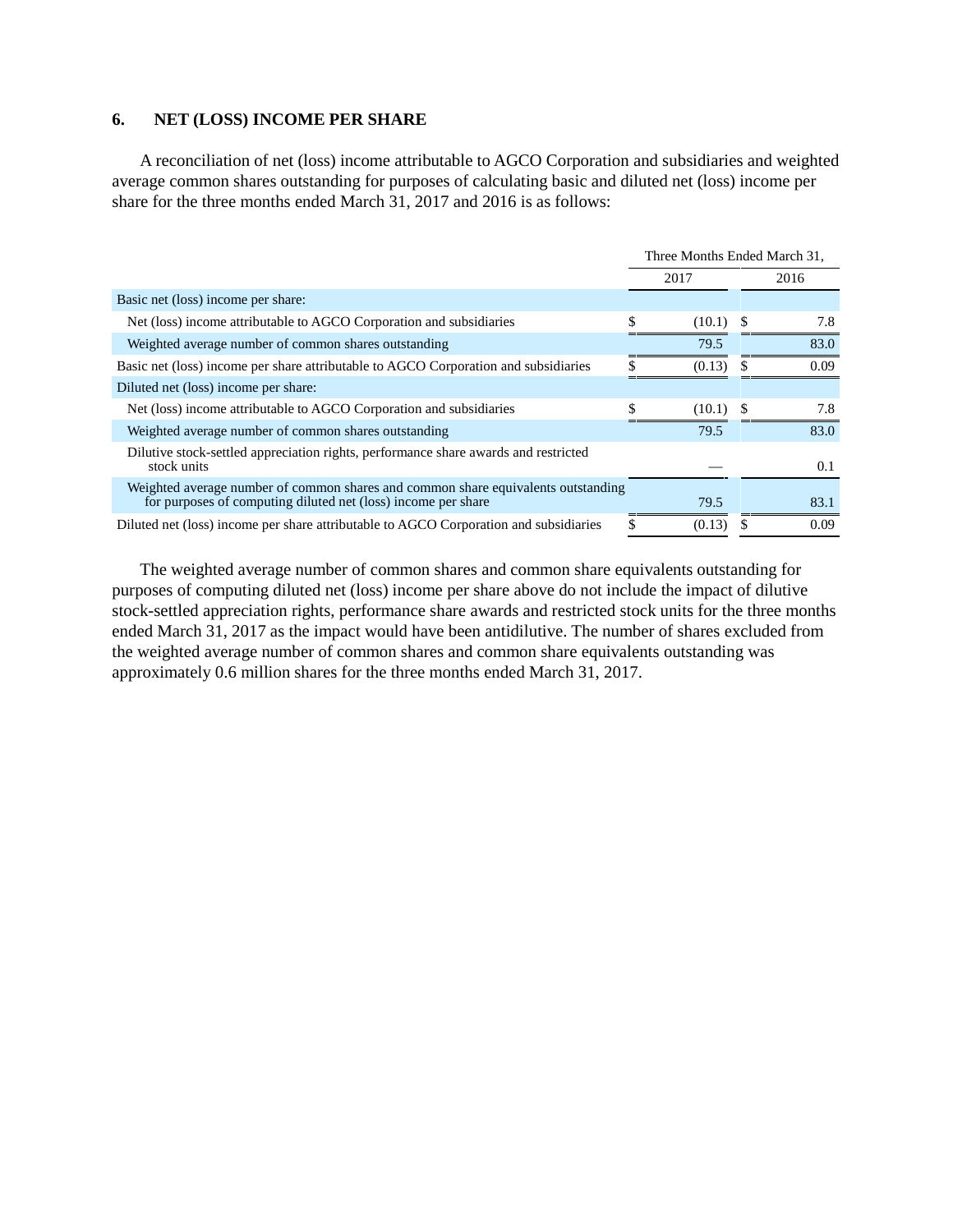#### **7. SEGMENT REPORTING**

Effective January 1, 2017, the Company modified its system of reporting, resulting from changes to its internal management and organizational structure, which changed its reportable segments from North America; South America; Europe/Africa/Middle East; and Asia/Pacific to North America; South America; Europe/Middle East; and Asia/Pacific/Africa. The Asia/Pacific/Africa reportable segment includes the regions of Africa, Asia, Australia and New Zealand, and the Europe/Africa/Middle East segment no longer includes certain markets in Africa. Effective January 1, 2017, these reportable segments are reflective of how the Company's chief operating decision marker reviews operating results for the purposes of allocating resources and assessing performance.

The Company's four reportable segments distribute a full range of agricultural equipment and related replacement parts. The Company evaluates segment performance primarily based on income (loss) from operations. Sales for each segment are based on the location of the third-party customer. The Company's selling, general and administrative expenses and engineering expenses are charged to each segment based on the region and division where the expenses are incurred. As a result, the components of income (loss) from operations for one segment may not be comparable to another segment. Segment results for the three months ended March 31, 2017 and 2016 are as follows:

| Three Months Ended March 31,  | North<br>America |     | South<br>America |     | Europe/<br>Middle East |    | Asia/<br>Pacific/Africa |   | Consolidated |
|-------------------------------|------------------|-----|------------------|-----|------------------------|----|-------------------------|---|--------------|
| 2017                          |                  |     |                  |     |                        |    |                         |   |              |
| Net sales                     | \$<br>382.6      | \$. | 222.2            | S   | 892.5                  | S  | 130.3                   | S | 1,627.6      |
| Income from operations        | 2.5              |     | 2.2              |     | 65.3                   |    | 2.1                     |   | 72.1         |
|                               |                  |     |                  |     |                        |    |                         |   |              |
| 2016                          |                  |     |                  |     |                        |    |                         |   |              |
| Net sales                     | \$<br>408.4      | \$. | 144.2            | \$. | 899.1                  | \$ | 107.6                   | S | 1,559.3      |
| (Loss) income from operations | (0.7)            |     | 0.4              |     | 68.1                   |    | (0.7)                   |   | 67.1         |

A reconciliation from the segment information to the consolidated balances for income from operations is set forth below:

|                                     |              | Three Months Ended March 31, |               |        |
|-------------------------------------|--------------|------------------------------|---------------|--------|
|                                     | 2017<br>2016 |                              |               |        |
| Segment income from operations      |              | 72.1                         | <sup>\$</sup> | 67.1   |
| Corporate expenses                  |              | (26.6)                       |               | (29.7) |
| Stock compensation expense          |              | (11.4)                       |               | (5.1)  |
| Restructuring expenses              |              | (5.1)                        |               | (1.9)  |
| Amortization of intangibles         |              | (13.4)                       |               | (11.0) |
| Consolidated income from operations |              | 15.6                         |               | 19.4   |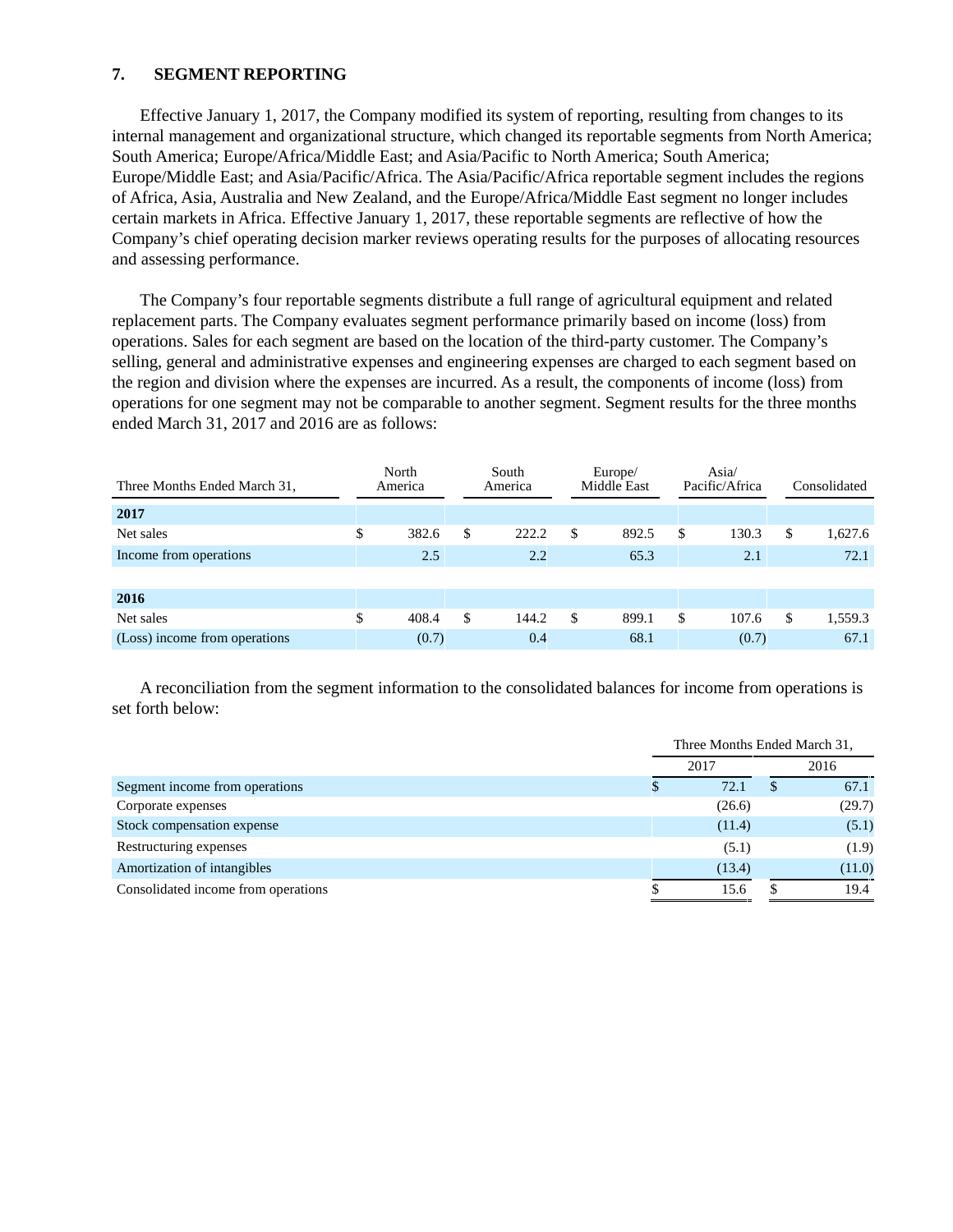#### **RECONCILIATION OF NON-GAAP MEASURES**

This earnings release discloses adjusted income from operations, adjusted net (loss) income and adjusted net (loss) income per share, each of which exclude amounts that are typically included in the most directly comparable measure calculated in accordance with U.S. generally accepted accounting principles ("GAAP"). A reconciliation of each of those measures to the most directly comparable GAAP measure is included below.

The following is a reconciliation of reported income from operations, net (loss) income and net (loss) income per share to adjusted income from operations, net (loss) income and net (loss) income per share for the three months ended March 31, 2017 and 2016 (in millions, except per share data):

|                                                                      |                           |     |               |      | Three Months Ended March 31, |    |      |     |      |     |      |  |  |  |  |  |  |  |                                  |  |                  |  |                                        |
|----------------------------------------------------------------------|---------------------------|-----|---------------|------|------------------------------|----|------|-----|------|-----|------|--|--|--|--|--|--|--|----------------------------------|--|------------------|--|----------------------------------------|
|                                                                      | 2017                      |     |               |      |                              |    |      |     | 2016 |     |      |  |  |  |  |  |  |  |                                  |  |                  |  |                                        |
|                                                                      | Income From<br>Operations |     | Net $Loss(1)$ |      | Net Loss Per<br>Share $(1)$  |    |      |     |      |     |      |  |  |  |  |  |  |  | Income From<br><b>Operations</b> |  | Net Income $(1)$ |  | Net Income<br>Per Share <sup>(1)</sup> |
| As reported                                                          | \$<br>15.6                | -\$ | (10.1)        | - \$ | (0.13)                       | \$ | 19.4 | -\$ | 7.8  | -\$ | 0.09 |  |  |  |  |  |  |  |                                  |  |                  |  |                                        |
| Restructuring expenses <sup>(2)</sup>                                | 5.1                       |     | 3.8           |      | 0.05                         |    | 1.9  |     | 1.2  |     | 0.02 |  |  |  |  |  |  |  |                                  |  |                  |  |                                        |
| Non-cash expense related<br>to waived stock<br>compensation $^{(3)}$ | 4.8                       |     | 4.8           |      | 0.06                         |    |      |     |      |     |      |  |  |  |  |  |  |  |                                  |  |                  |  |                                        |
| As adjusted                                                          | 25.5                      |     | (1.5)         | -S   | (0.02)                       | S  | 21.3 | £.  | 9.0  |     | 0.11 |  |  |  |  |  |  |  |                                  |  |                  |  |                                        |

 $(1)$  Net (loss) income and net (loss) income per share amounts are after tax.

 $^{(2)}$  The restructuring expenses recorded during the three months ended March 31, 2017 and 2016 related primarily to severance costs associated with the Company's rationalization of certain U.S., European, and South American manufacturing operations and various administrative offices.

<sup>(3)</sup> The Company recorded approximately \$4.8 million of accelerated stock compensation expense during the three months ended March 31, 2017 associated with a waived stock award declined by the Company's CEO.

The following is a reconciliation of targeted net income per share to adjusted targeted net income per share for the year ended December 31, 2017:

|                                                       | Net Income Per Share <sup>(1)</sup> |
|-------------------------------------------------------|-------------------------------------|
| As targeted                                           | 2.59                                |
| Restructuring expenses                                | 0.05                                |
| Non-cash expense related to waived stock compensation | 0.06                                |
| As adjusted targeted $^{(2)}$                         | 2.70                                |
| (1)                                                   |                                     |

 $(1)$  Net income per share amount is after tax.

 $^{(2)}$  The above reconciliation reflects adjustments to full year 2017 targeted net income per share based upon restructuring expenses incurred during the three months ended March 31, 2017. Full year restructuring expenses could differ based on future restructuring activity.